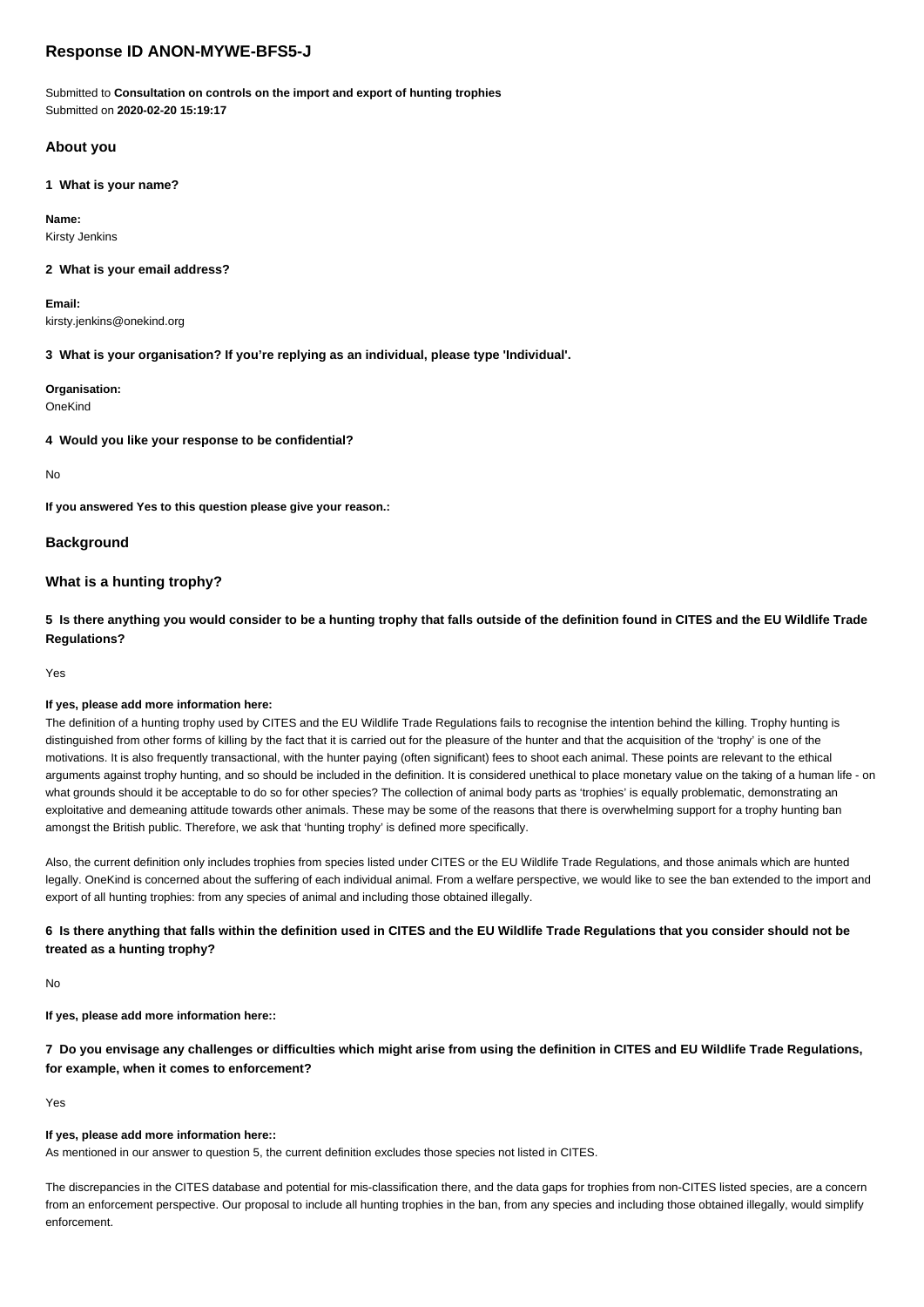### **Context**

1

### **Discussion surrounding hunting trophies**

**Proposed action**

**Options - Description**

**Options - Questions**

**8 Please state your first and second preferred option:**

**ranking - Option one: A ban on hunting trophies from certain species entering or leaving the UK.:** 2

**ranking - Option two: Stricter requirements for clear benefits to conservation and local communities to be demonstrated before hunting trophies from certain species are permitted to enter or leave the UK.:**

**ranking - Option three: A ban on all hunting trophies entering or leaving the UK.:**

**ranking - Option four: Do nothing - continue to apply current controls based on internationally agreed rules.:**

**ranking - None: Please suggest any alternatives.:**

**Please add any comments on your preferred options, including any reasons for your preference, or suggest alternatives: :**

OneKind's preference is option three: a ban on all hunting trophies entering and leaving the UK. As previously stated, the definition of a hunting trophy should be clarified, and should be broadened to encompass all species.

A ban on all hunting trophies entering and leaving the UK will send a strong message to the international community that we do not condone this activity, and allow us to be a leader in seeking more progressive ways to relate to, co-exist with, and protect other animals.

The ongoing debate around the conservation benefits, or lack thereof, of trophy hunting will undoubtedly be extensively covered in consultation responses from other organisations. We do not plan to comment on this at depth. Even if trophy hunting can benefit certain species in certain circumstances, we believe that it is unacceptable due to the suffering of the individuals involved. The mindset that this killing is necessary can lead to stagnation and stymie the exploration of alternative ways to protect and sustain animals, ecosystems, and human communities. If and when such killing is deemed necessary, it should be carried out by professionals following the principles of ethical wildlife control, not by amateurs for sport.

As stated in our response to question 5, we find the commercialised killing of sentient individuals for pleasure, and the collecting of body parts to record these killings, to be unethical and unrepresentative of the values of most people in the UK. Recent polls support this, with a vast majority voting to ban all trophy hunting. The distaste expressed by the public, and many members of the Scottish parliament, in response to an American TV presenter tweeting photos of a shot goat on Islay in 2018 suggest that many people are not even aware that trophy hunting occurs in the UK, and are horrified when they find out. Trophy hunting is at odds with our desire to be a compassionate society.

Beyond the welfare of the animal that is shot, there are concerns for his/her family or social group. The loss of a group member can lead to social unrest and associated stresses. For example, male lions in their prime are targeted to shoot and subsequent to this loss a new male joining the pride may kill any cubs to ensure the propagation of his own genes. Elephants have long lives and their life stages at different ages correspond roughly with ours. In some elephant societies so many adult elephants are being killed that youngsters are left without the guidance of elders. The loss of matriarchs is especially troubling, as young females are required to step into this role without the required wisdom. This situation causes emotional distress and leaves the elephants vulnerable to deprivation and increased conflict with humans. These are only two examples but give an idea of the suffering that can be caused by killing some members of a family or community.

The preference amongst trophy hunters for adults in their prime with specific attributes is causing alterations in the genetics of some populations, leading to long term welfare concerns for weakened individuals and populations.

We fully support option three. If a total ban is not put into place our second choice is option one: a ban on hunting trophies from certain species entering or leaving the UK. These species should include all species listed on CITES appendices and/or the EU wildlife trade regulation annexes, and on IUCN red list as threatened (vulnerable, endangered, critically endangered), near threatened, or data deficient. This would at least protect vulnerable populations .

# **9 Options one and two introduce further restrictions for certain species. Which species do you think these further restrictions should apply to?**

### (C) Other, please specify

**If you chose (B), please specify which IUCN Red List categories you think these further restrictions should apply to (e.g. critically endangered, endangered, vulnerable)?:**

**If you chose (C), please tell us which species you think should be affected by further restrictions on the import and export of hunting trophies, either by identifying a framework to use, or submitting your own list, accompanied by an explanation for your answer. :**